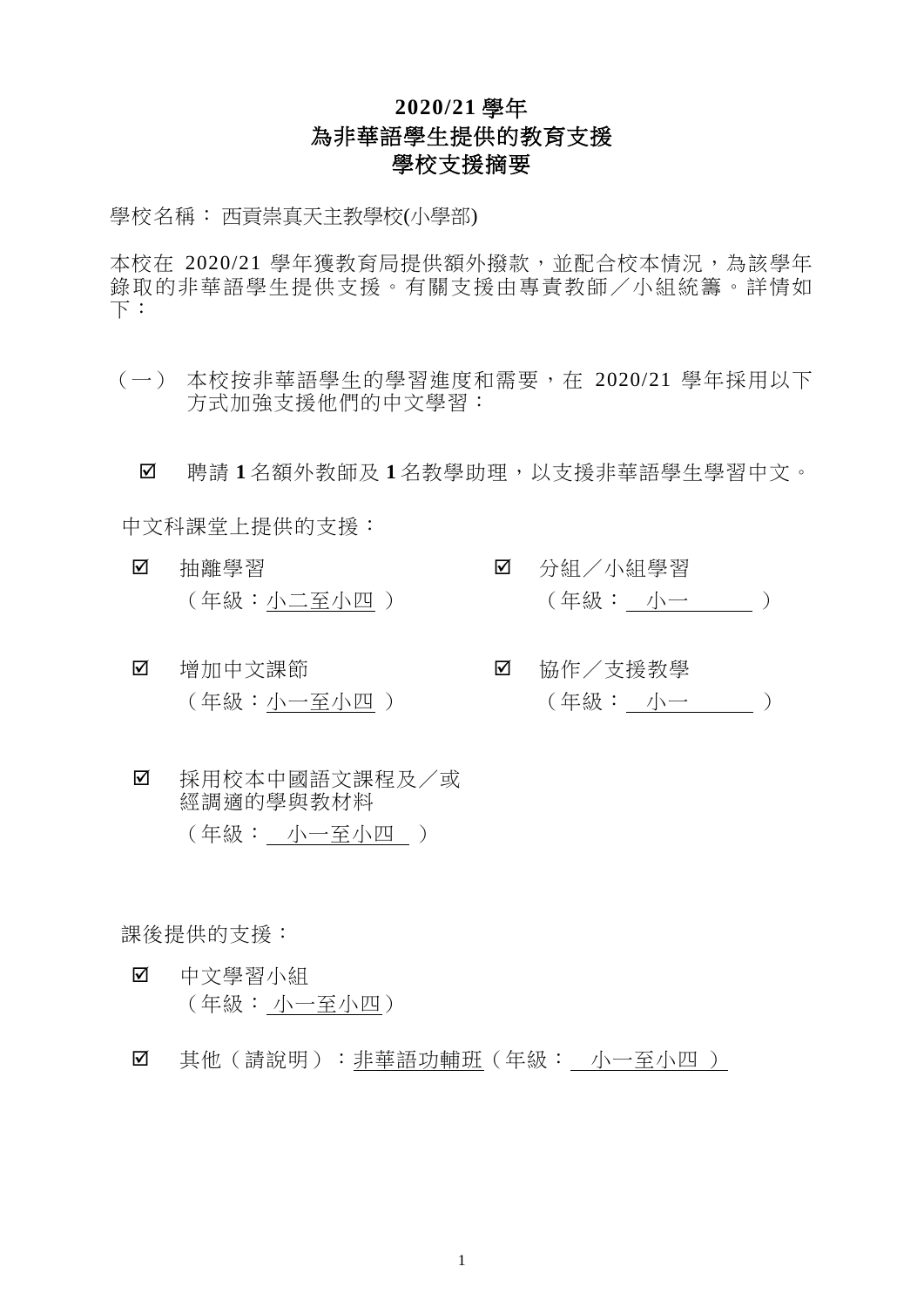- (二) 本校建構共融校園的措施包括︰
- 翻譯主要學校通告/學校網頁的重要事項
- ☑ 舉辦促進文化共融/提高多元文化及宗教敏感度的活動(請說 明): 安排教師參與相關講座、研討會或工作坊;安排非華語學生輪流於早 會時段介紹自己的國家的習俗、節慶或本土食品。
- ☑ 提供機會讓非華語學生在校內或校外與華語同儕一起學習和交流 (例如安排非華語學生參與制服團隊或社區服務)(請說明): 安排非華語學生於小息與外籍英語老師一起舉行攤位遊戲;安排非華 語學生與本地學生一起出任司儀,增加彼此之合作及交流機會;安排 非華語學生與本地學生同儕同班,增加彼此間之交流。
- (三) 本校向非華語學生家長推廣家校合作的措施包括(可選多於一 項)#:
- 聘請會說英語及/或其他語言的助理促進與非華語學生家長的溝通
- ☑ 定期與非華語學生的家長討論其子女的學習進度(包括中文學習)
- 為非華語學生的家長提供有關其子女選校/升學/就業的資訊

如就本校為非華語學生提供的教育支援有進一步查詢,請致電 2792 2246 與林敏慧老師聯絡。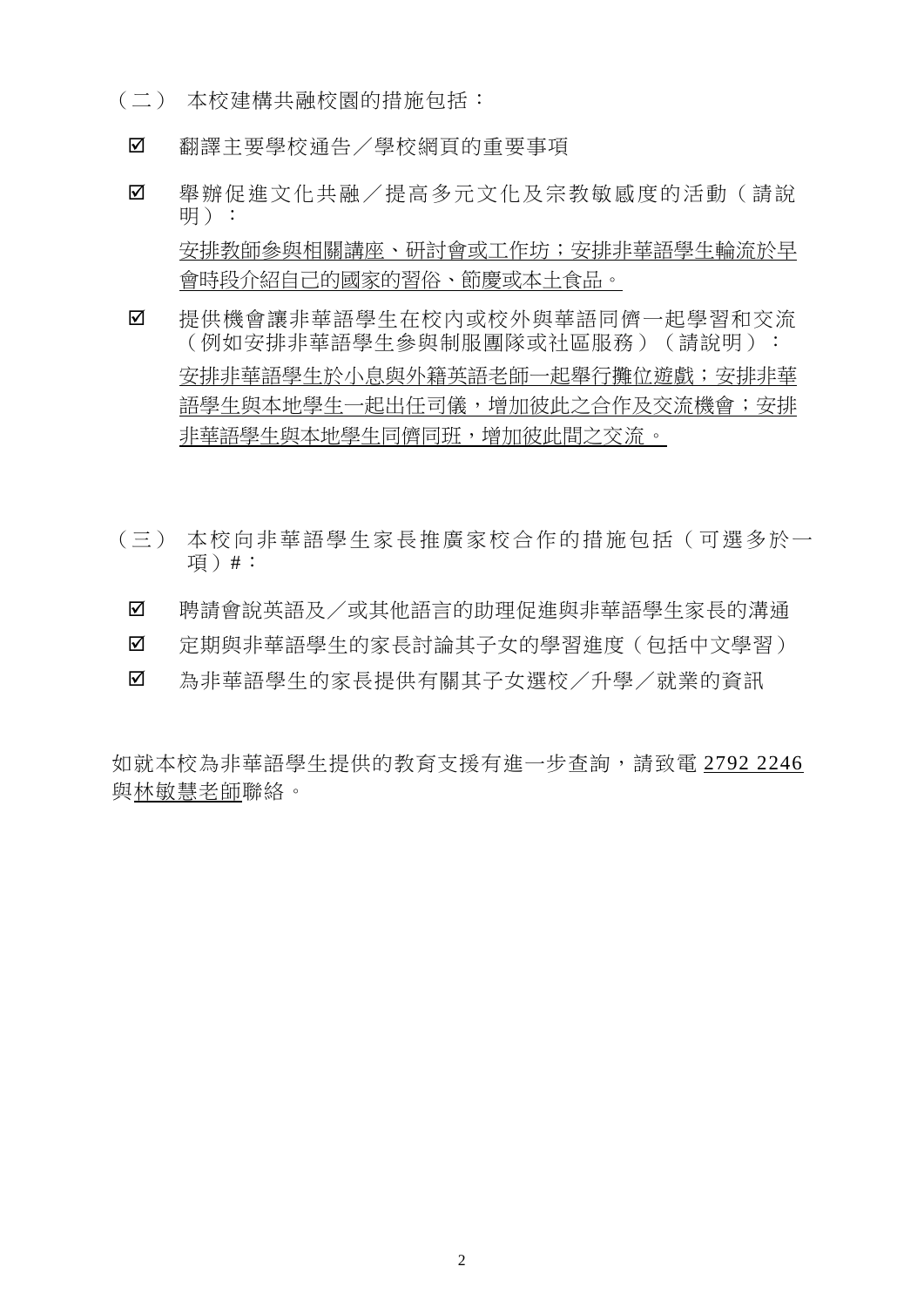## **Education Support Provided for Non-Chinese Speaking (NCS) Student(s) School Support Summary for the 2020/21 School Year**

Name of School: Sai Kung Sung Tsun Catholic School (Primary Section)

Our school was provided with additional funding by the Education Bureau in the 2020/21 school year. With reference to school-based circumstances, we provided support for our NCS students and assigned a dedicated team to coordinate relating matters. Details are as follows:

- (1) With reference to the learning progress and needs of NCS students, our school adopted the following modes to enhance the support for learning of Chinese of NCS students in the 2020/21 school year:
	- $\boxtimes$  Appointing one additional teacher and one teaching assistant to support the learning of Chinese of NCS student(s).

In-class support provided in Chinese Language lessons:

- $\nabla$  Pull-out learning  $(Levels):$  P.2 to P.4 )  $\boxtimes$  Increasing Chinese Language
- lesson time

 $(Levels: P.1 to P.4)$ 

 $\boxtimes$  Adopting a school-based Chinese Language curriculum and/or adapted learning and teaching materials

 $(Levels: P.1 to P.4)$ 

After-school/after-class support:

- $\boxtimes$  Chinese learning groups  $(Levels: P.1 to P.4)$
- Others:Non-Chinese Students Homework Tutorial Class  $(Levels: P.1 to P.4)$
- $\boxtimes$  Split-class/group learning (Levels: P.1 )
- $\boxtimes$  Co-teaching/In-class support  $(Levels: P.1)$